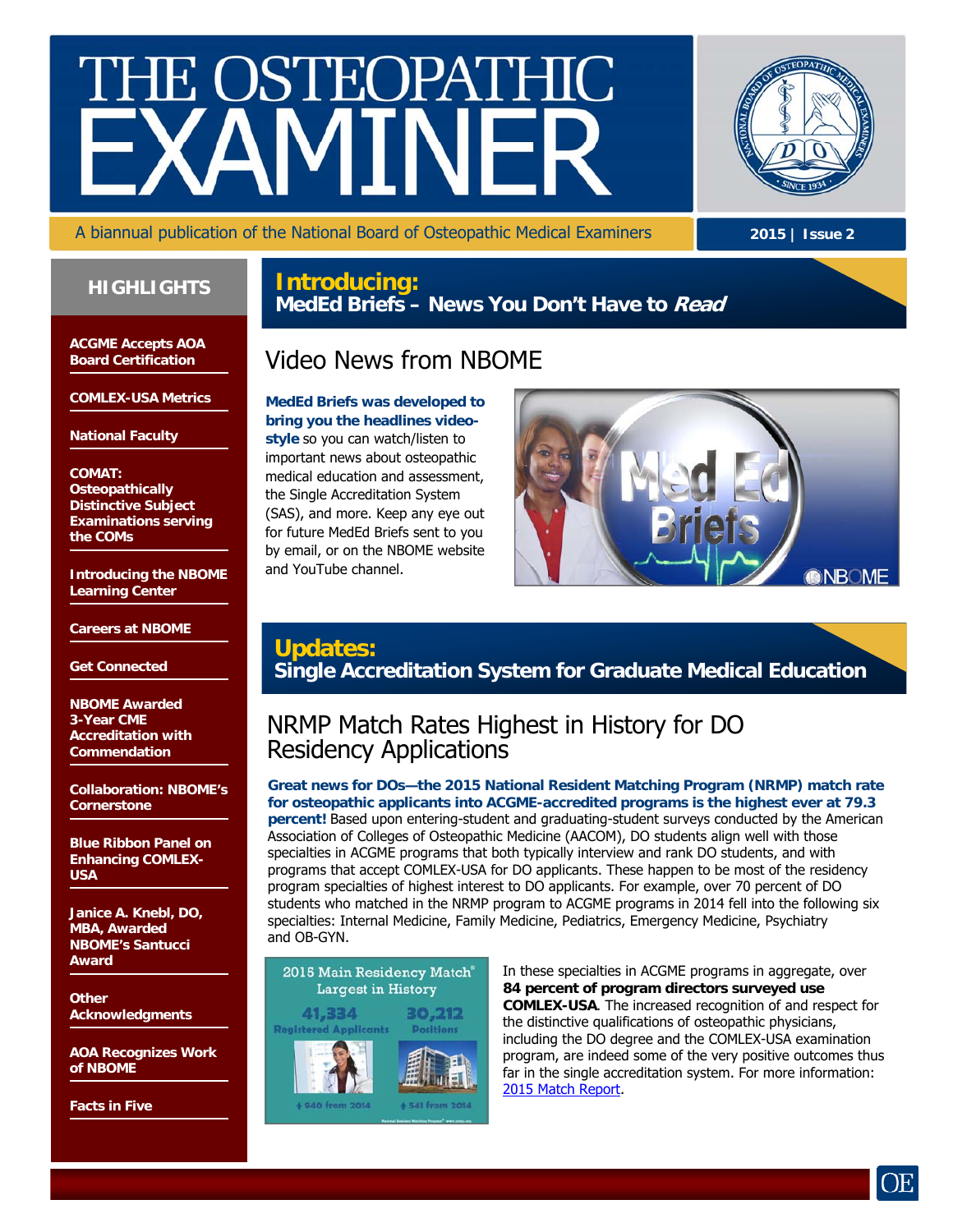### **Updates—continued**

# ACGME Accepts AOA Board Certification for Program Directors in Additional Specialties

### **Several ACGME Review Committees have announced**

**they will accept American Osteopathic Association (AOA)**  board certification as meeting board certification requirements to serve as program directors of residency programs in the new single accreditation system for graduate medical education. These specialties are:

- Allergy and Immunology
- Anesthesiology
- Dermatology
- Diagnostic Radiology
- Emergency Medicine
- Family Medicine
- Internal Medicine

### Obstetrics and Gynecology • Ophthalmology

- Pathology
- Pediatrics
- Physical Medicine and Rehabilitation
- Plastic Surgery
- Preventive Medicine
- **Psychiatry**
- Orthopedic Surgery

**In addition, programs so designated and approved for "osteopathic recognition" status will use AOA board certification as a primary outcome measure.**

**Updates: COMLEX-USA Metrics** 

> THE COMPREHENSIVE OSTEOPATHIC MEDICAL LICENSURE EXAMINATION OF THE UNITED STATES - COMLEX-USA

### **CANDIDATE PERFORMANCE ON COMPUTER-DELIVERED COMLEX-USA COGNITIVE EXAMINATIONS**

|                   | <b>YEAR</b> | N<br><b>1st Exam/Total Exams</b> | <b>PASSING RATE</b><br><b>1st Exam</b> | <b>PASSING RATE</b><br><b>Total Exams</b> |
|-------------------|-------------|----------------------------------|----------------------------------------|-------------------------------------------|
| LEVEL 1           | 2011-2012   | 4853/5429                        | 91.8%                                  | 89.4%                                     |
|                   | 2012-2013   | 5056/5722                        | 90.6%                                  | 87.1%                                     |
|                   | 2013-2014   | 5448/6083                        | 92.0%                                  | 89.3%                                     |
| <b>LEVEL 2-CE</b> | 2011-2012   | 4569/5465                        | 86.8%                                  | 82.9%                                     |
|                   | 2012-2013   | 4866/5617                        | 89.4%                                  | 86.7%                                     |
|                   | 2013-2014   | 4973/5531                        | 92.3%                                  | 90.1%                                     |
| <b>LEVEL 3</b>    | 2011-2012   | 4357/4741                        | 95.0%                                  | 92.8%                                     |
|                   | 2012-2013   | 4118/4426                        | 95.1%                                  | 93.6%                                     |
|                   | 2013-2014   | 4807/5103                        | 96.0%                                  | 94.6%                                     |

For more data on COMLEX-USA and other examinations refer to [NBOME's 2014 Annual Report.](http://www.nbome.org/docs/NBOME_Annual_Report_2014.pdf)

# **Updates: National Faculty**

**PATHWAY TO LICENSURE** > COMLEX-USA Level 1

> COMLEX-USA Level 3

> COMLEX-USA Level 2-Cognitive Evaluation > COMLEX-USA Level 2-Performance Evaluation

The COMLEX-USA examination series is designed to assess the osteopathic medical<br>knowledge and clinical skills considered essential for osteopathic generalist physicians to<br>practice osteopathic medicine without supervision.



**Peter B. Dane, DO, a member of NBOME's National Faculty,** took on a new interim role of Scholar in Residence in the Cognitive Testing Department. Board Certified in Emergency Medicine, Dr. Dane earned his DO from Michigan State University College of Osteopathic Medicine and has held associate dean roles at the University of New England COM and the Ohio University Heritage COM. In this role, Dr. Dane will work with the development of evidenced-based medicine items and COMLEX-USA Level 3, Clinical Decision-Making (CDM) test item development and physician examiner training, as well as various other initiatives.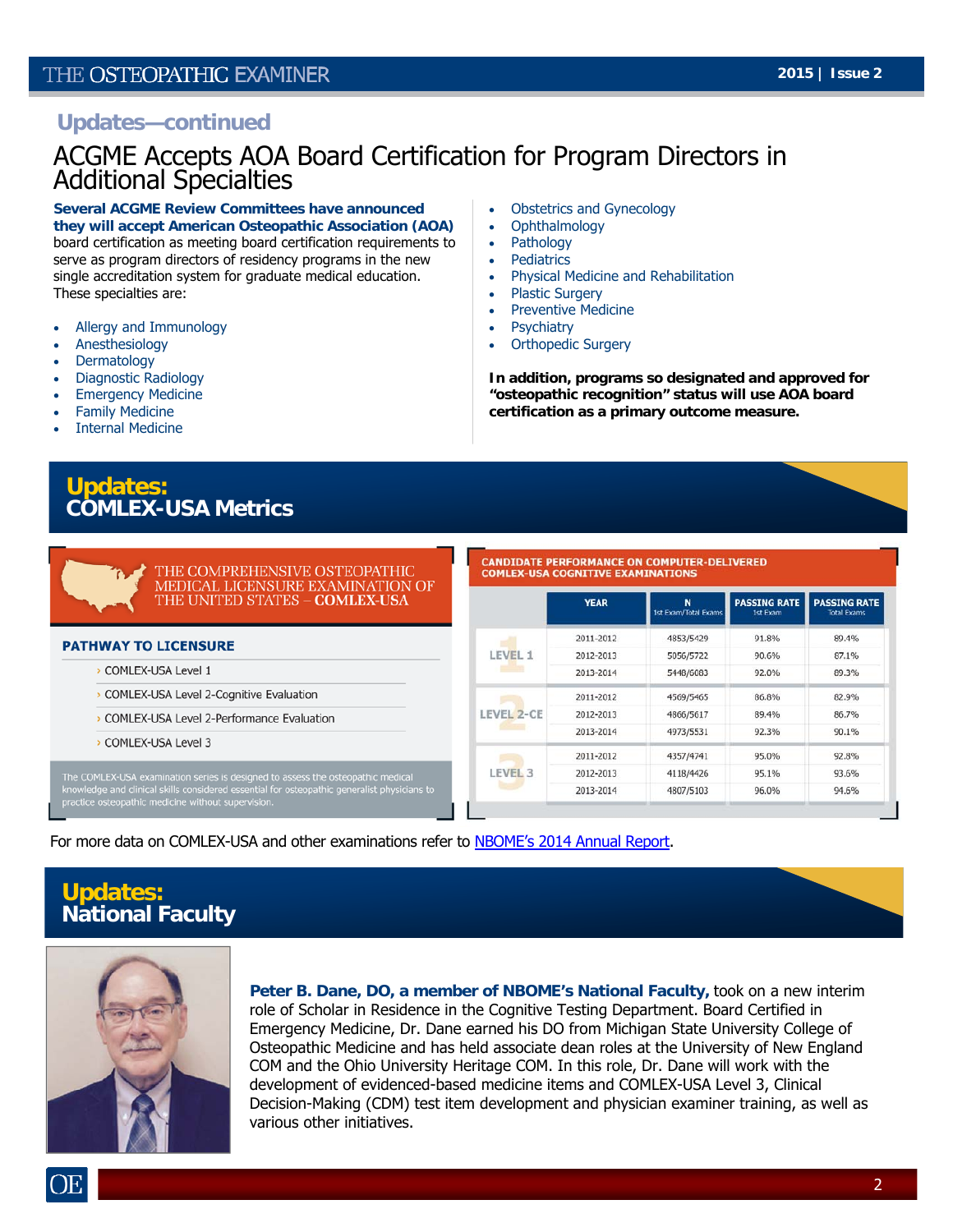# Comprehensive Osteopathic Medical Achievement Tests (COMAT): Osteopathically Distinctive Subject Examinations serving the COMs

**COMAT examinations approach 100,000**th **administration, and more!** 

The NBOME has launched the following new COMAT examination program products and services:

- An Emergency Medicine COMAT subject exam
- COMAT subject examinations administration option via the iPad
- COMAT subject examinations registration option for Prometric testing centers throughout the country

Beginning July 2015, additional enhancements to COMAT examinations include:

 Removal of laboratory values button and pop-up window; laboratory values embedded directly into test items

- DSM-5 compliant nomenclature and classification
- Examination blueprint updates
- Capability to enlarge font (available on PC, Mac and iPad)
- Capability to alter color scheme (available on PC and Mac)



# Introducing the NBOME Learning Center

**NBOME's Department of Continuous Professional Development and Innovations is launching the NBOME Learning Center** – a delivery system for e-learning modules of various types of content – on August 1, 2015. The NBOME Learning Center will be used in the development of Category 1-A CME, self-paced CME, live webinars, NBOME's Osteopathic Performance Assessment and Improvement Modules (OPAIMs) for the AOA's Osteopathic Continuous Certification (OCC) program, training programs and more.



Employment Opportun

# Careers at NBOME

Check out these exciting positions at NBOME: [Senior Vice President for Cognitive Testing](http://www.nbome.org/docs/job-2015-05-29_SVP_Cognitive_Testing.pdf) [Chief Physician for Test Development](http://www.nbome.org/docs/job-2015-05-01_Chief_Physician_Test_Development.pdf)

### Get Connected III. iii ii<del>iii</del>i [iiiii](https://www.youtube.com/channel/UCoWeaTJCro0A3xCUT_D5SIw)iiiiiii



**The NBOME routinely announces important information** like exam testing dates and score releases on our Social Media pages. Plus, we LOVE retweets! So if you haven't already liked, followed or joined us, please do by clicking the links above.

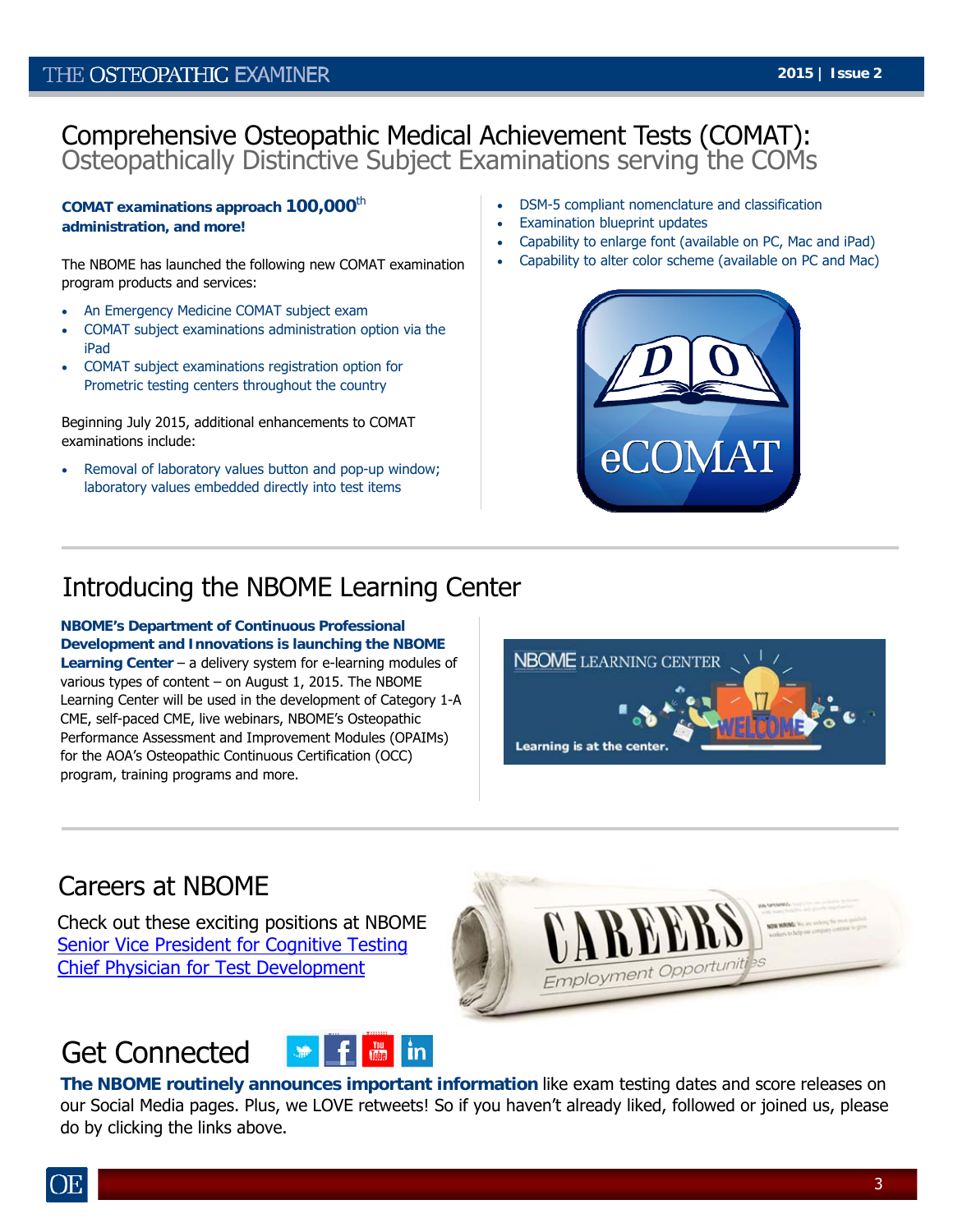# NBOME Awarded 3-Year CME Accreditation with Commendation

**The American Osteopathic Association's Council** on Continuing Medical Education has awarded the NBOME a 3-Year Accreditation/Level 3 with Commendation as a Category 1 CME Sponsor.

# Collaboration: NBOME's Cornerstone

**Each year the NBOME Liaison Committee assembles to garner stakeholder input on NBOME's products and services,** and to provide important updates to those whom we serve. Representatives from nine organizations, including those representing osteopathic medical students and residents, participated in the meeting. These included representatives from the American Association of Colleges of Osteopathic Medicine, the American Association of Osteopathic Examiners, the American Osteopathic Association, the AOA's Council of Interns

and Residents, the Association of Osteopathic Directors and Medical Educators, the Council of Osteopathic Student Government Presidents, the Federation of State Medical Boards, the Organization of Program Directors Associations and the Student Osteopathic Medical Association along with members of the NBOME Board of Directors and NBOME staff. Stakeholder representatives provided input into the development of NBOME's next strategic plan, scheduled to be unveiled in 2016.

# **Jobs Well Done**

# Blue Ribbon Panel on Enhancing COMLEX-USA Completes Task

**The Blue Ribbon Panel on Enhancing COMLEX-USA was initiated in 2010** with the goal of assisting the NBOME in outlining a plan to implement a 2-decision point, competency based COMLEX-USA that is consistent with NBOME's mission, with recognition of the primary purpose of COMLEX-USA as well as the important secondary uses of the examinations. A written update is expected to be accomplished as a result of this final meeting of the Blue Ribbon Panel to include:

• Approval of a working draft of the Competency Domains in preparation for the new COMLEX-USA master blueprint and an updated Fundamental Osteopathic Medical Competency Domains (FOMCD) document 2016. The new COMLEX-USA blueprint is expected to be implemented into COMLEX-USA Levels 1 and 2 in 2019.

- Further work on the two-day COMLEX-USA Level 3, which will be implemented in 2018, including potential portfolio components and additional novel test item formats.
- Discussion of revision of COMLEX-USA examination scoring, including enhanced diagnostic score reporting by competency domains and clinical presentations.

# Janice A. Knebl, DO, MBA, Awarded NBOME's Santucci Award



Janice A. Knebl, DO, MBA, Immediate Past Chair, receiving the Santucci Award from Wayne Carlsen, DO, Board Chair and John Gimpel, DO, MEd, President & CEO

**Maya Angelou once said that you can only become truly accomplished at something you love.**  Her sentiment has been shared by some of the most successful people in the world

– Jobs, Gates, Forbes – all of whom agreed that what they did every day to earn their living could never be considered "work," but passion.

On June 26, 2015, NBOME Immediate Past Chair, Chair of the Blue Ribbon Panel on Enhancing COMLEX-USA, successful geriatric physician, accomplished educator and endowed Chair of Geriatrics at the Texas College of Osteopathic Medicine (TCOM), Janice A. Knebl, DO, MBA, was presented with the NBOME's highest honor, the Santucci Award, for her extensive contributions to the NBOME and advancement of the NBOME's mission to protect the public.

As Dr. Knebl accepted the award, she said, "I am humbled to have been able to contribute to the growth and success of the NBOME." Dr. Knebl further stated, "I have truly loved my 16 years on the NBOME Board; it has never been work."

And she is loved back by NBOME staff, Board and associates for her insights and experience, her vision, her energy, her collaborative nature, and of course, her sense of humor.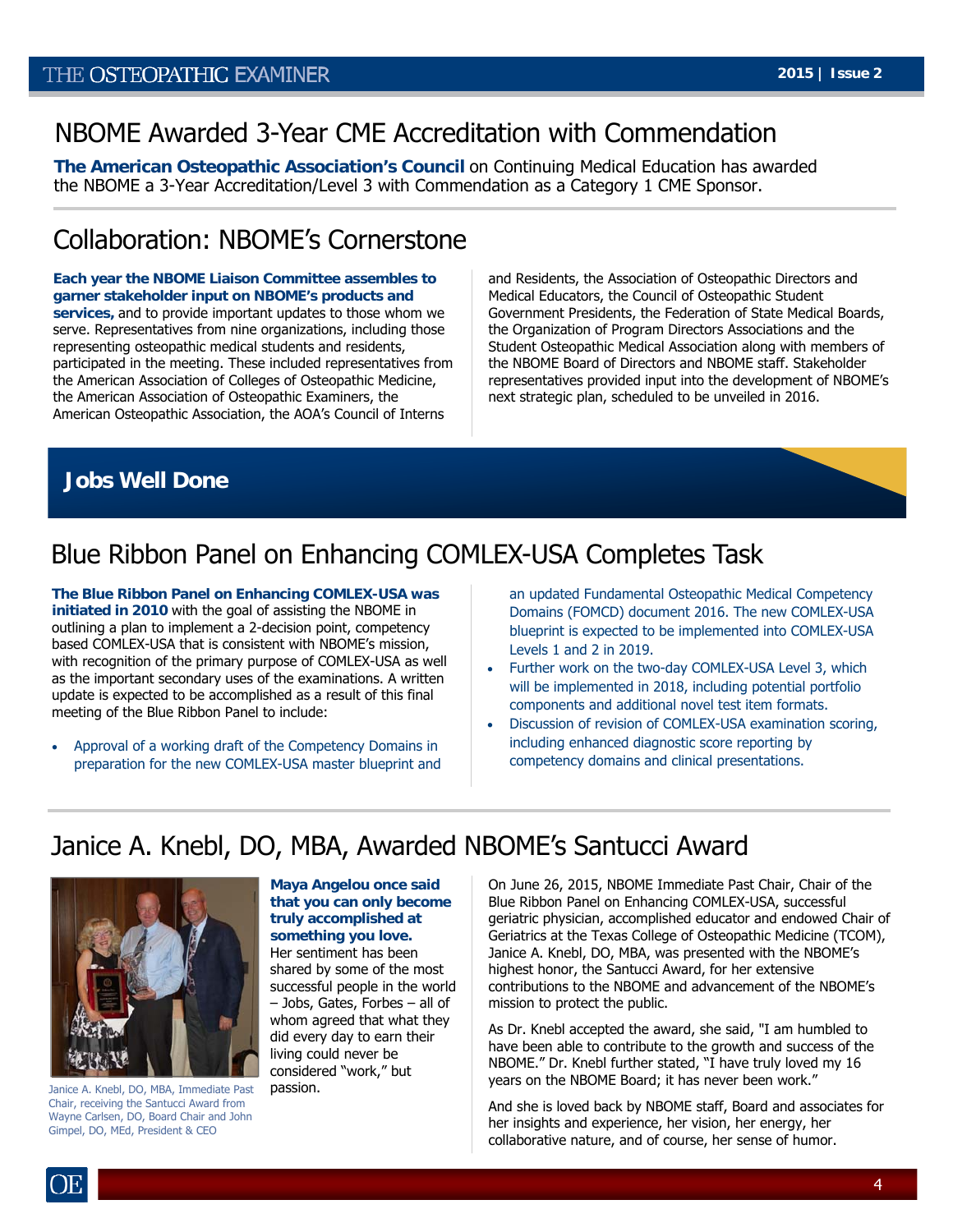# Other Acknowledgments



**Dennis Dowling, DO,** Medical Consultant for OPAIM and Coordinator for OMM Assessment for the COMLEX-USA Level 2-PE examination, for receiving the Lifetime Achievement Award from the American Academy of Osteopathy (AAO)—their highest award!



**Karen T. Snider, DO,** NBOME Board member and Chair of COMAT-OPP, on her induction as a Fellow of the American Academy of Osteopathy (AAO) at their annual convocation!

**John R. Gimpel, DO, MEd,** was appointed to the Management Committee that leads the initiatives of the U.S. Coalition for Physician Accountability. The NBOME is a charter member. The mission of the Coalition is to advance health care and promote professional accountability by improving the quality, efficiency, and continuity of the education, training, and assessment of

physicians. The Coalition's members are the national organizations responsible for the oversight, assessment, accreditation, certification, and licensure of medical students, physicians, medical schools and training programs. Visit the [Coalition's website](http://www.physicianaccountability.org/) for information.

For 45 years, the National Sports Center for the Disabled (NSCD), a non-profit organization and one of the largest outdoor therapeutic recreation facilities in the world, helps 3,000 children and adults a year to learn more about themselves and



independence through adaptive sports and recreational adventures. For the past 18 years, our own **Jim Andriole, DO,** NBOME Board Director, has volunteered as a downhill snow ski instructor at the Winter Park, CO facility. Great work, Dr. Andriole!

# American Osteopathic Association Recognizes Work of NBOME

**The American Osteopathic Association (AOA) recognized the National Board of Osteopathic Medical Examiners (NBOME) with the Strategic Team Award and** 

**Recognition (STAR)** during its House of Delegates annual meeting on July 18, 2015, in Chicago, IL. The recognition is bestowed upon osteopathic affiliates, osteopathic post-doctoral training programs and colleges of osteopathic medicine, which are implementing innovative activities that make meaningful



advances in osteopathic medicine and support the profession-wide objectives identified in the AOA Strategic Plan.

**NBOME is the leading assessment organization for the osteopathic medical profession.** Its mission is to protect the public by providing the means to assess competencies for osteopathic medicine and related health care professions. NBOME's COMLEX-USA examination series is a requirement for graduation from

colleges of osteopathic medicine and the pathway to licensure for osteopathic physicians in the United States.

In particular, the NBOME Board and executive leadership were recognized by the AOA for conceptualizing, coordinating and hosting the Osteopathic Medical Regulatory Summit meetings in 2012 and 2014, which brought together thought leaders to collaborate on the role of osteopathic medicine, medical education and assessment in a changing health care landscape.

"What resulted was a consensus statement: Patients are best served by seeking care from osteopathic physicians who have qualified by virtue of passing graduation requirements and competency assessments designed for the practice of osteopathic medicine and validated for that distinct purpose," NBOME President and CEO John R. Gimpel, DO, MEd, said.

Additionally, upon presentation of the STAR award, the AOA noted the NBOME's outreach to residency program directors and others in the graduate medical education community that has helped foster education about the COMLEX-USA examination series, benefiting osteopathic medical students and the profession. As well, adherence to the NBOME's strategic objectives of performance excellence, engaging the workforce, collaboration, and international growth and development has helped increase recognition of DOs around the world.

NBOME Board Chair, Wayne R. Carlsen, DO, Vice Dean and Associate Professor of Geriatric Medicine/Gerontology at the Ohio University Heritage College of Osteopathic Medicine (OU-HCOM), and Board Vice Chair, Gary L. Slick, DO, MA, Chief Academic Officer and Director of Medical Education at the Oklahoma State University Medical Center accepted the award on behalf of the NBOME Board, staff and National Faculty. "It is the dedication and excellent work of our staff, the vision and leadership of our Board, and the expertise and quality of our National Faculty that produce excellent products and services that help to meet NBOME's mission and help assure quality care within the osteopathic medical profession for the patients we serve," Dr. Carlsen said.